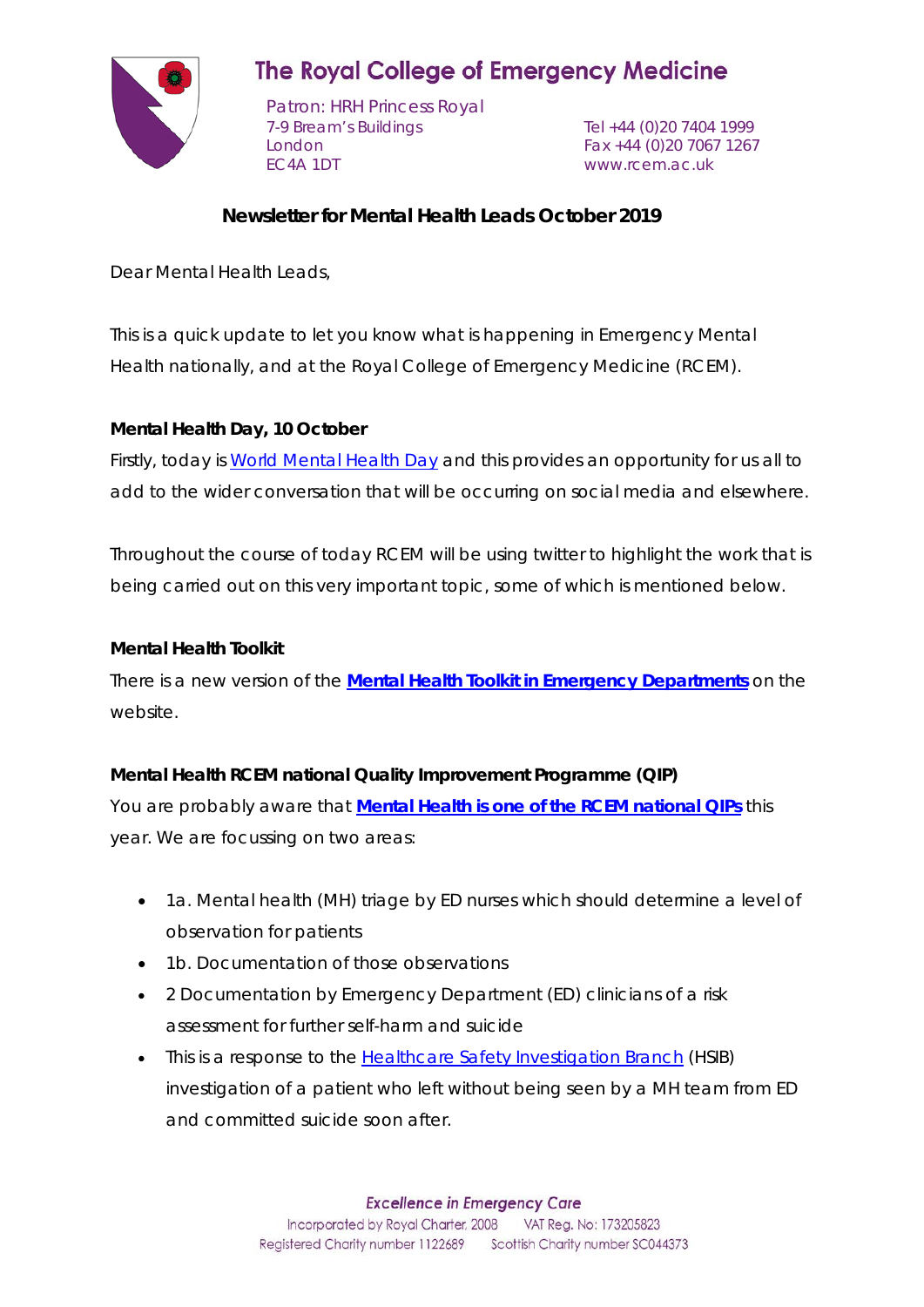Unfortunately, there have been a couple of errors in the translation of the audit questions into the software, so mental state exam appears as if it is a risk assessment "tool". RCEM is looking to fix this asap. If you are involved in the RCEM QUIP, please ignore the MSE question for now and we will be in touch with more advice on the QUIP soon. Also please be aware that we are auditing the ED risk assessment not your mental health team's assessment!

#### **Standardisation of a person presenting with a MH emergency**

RCEM were asked to standardise the initial assessment of a person presenting with a MH emergency. This is tricky, as there are no validated tools for this, so we have given two good examples of Mental Health triage in the new toolkit. If EDs develop other useful models that get encouraging results on the QIP, please let us know and we can add these resources to the toolkit. [Mhchair@rcem.ac.uk](mailto:Mhchair@rcem.ac.uk)

The bottom line for this, is that we should be experts in mental health in the same way we are experts at the initial presentation of everything else, and safety should be paramount. Even if a patient is going to be seen by a MH professional, if that patient decides to abscond, we need to have completed a risk assessment in order to decide what to do next.

Improving MH triage and assessment by your nurses may be a good opportunity to get them referring to your mental health team from triage (if the patient is fit for assessment and unlikely to stay in.) This requires work and training from your MH team, should get patients the help they need sooner and reduce their time in the ED.

#### **Side-by-side working**

RCEM has been working with Royal College of Psychiatrists (RCPsych), Royal College of Nursing (RCN) and Royal College of Physicians (RCP).

We are producing a consensus statement about side-by-side working of ED, nursing, physician and mental health teams, so patients do not have to wait to be "medically cleared" before being referred to mental health teams, but can be referred when they are "fit for assessment."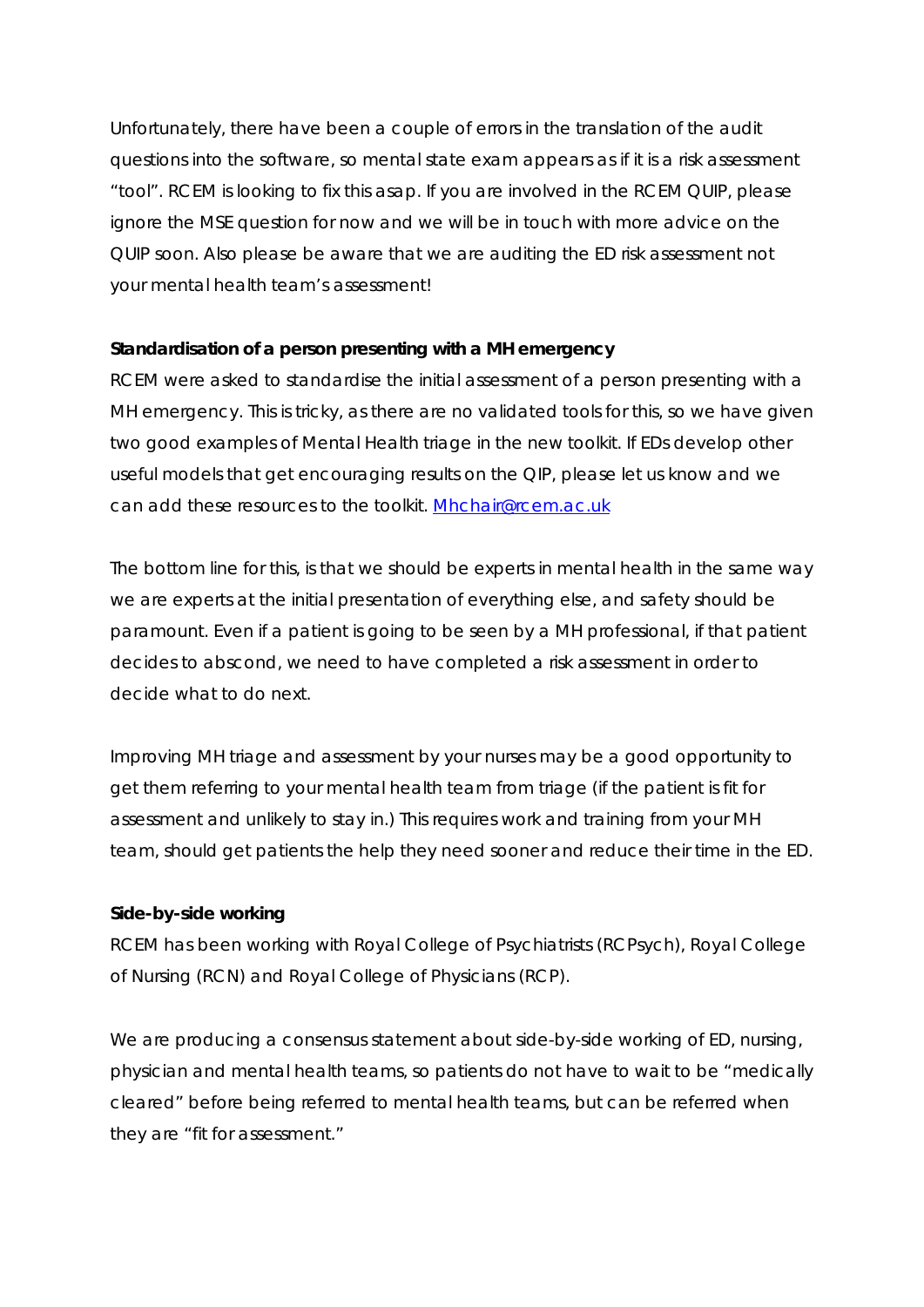EDs still need to take responsibility for checking out patients with new psychoses or elderly patients first, but other patients can be managed jointly. This statement will be published very soon.

#### **Pilot on national waiting times**

National waiting times for mental health patients are being piloted now. The proposed standard is one-hour from referral to being seen by a MH professional in ED. We are working with NHS England (NHSE) to assess the pilots including clarifying which patients will be included in the one-hour referral. It isn't clear at the moment if a patient will be staying in for observation whether they will require a one-hour response. There will be a proportion of patients referred who also may not be fit for assessment at referral, which will need some work.

The other new ED time standard is measuring 12-hour breaches from arrival, not from decision to admit. This will allow us to record long waits for mental health patients more accurately.

We met with NHSE, Care Quality Commission (CQC), RCPsych and Cliff Mann from Getting It Right First Time (GIRFT) recently to discuss long waits in ED for mental health patients some areas. The four actions around this are:

- 1. To improve alternatives to ED for patients in a MH crisis
- 2. To improve timely assessment by MH teams
- 3. ED and MH to work together
- 4. For more work to be done around bed management within MH trusts

Essentially, if there is no mental health bed available, clinicians should decide with patients where would be the least worst place for them to wait(!), and this may be a CDU or medical bed. WE are pushing for a time standard around time to admission to a mental health bed so the problem is not hidden by admission to an acute hospital bed.

## **Concern over increasing levels of restraint**

The RCEM MH committee has become increasingly concerned about the levels of restraint we see in our own EDs and are aware that there is quite a wide variation in practice across the country.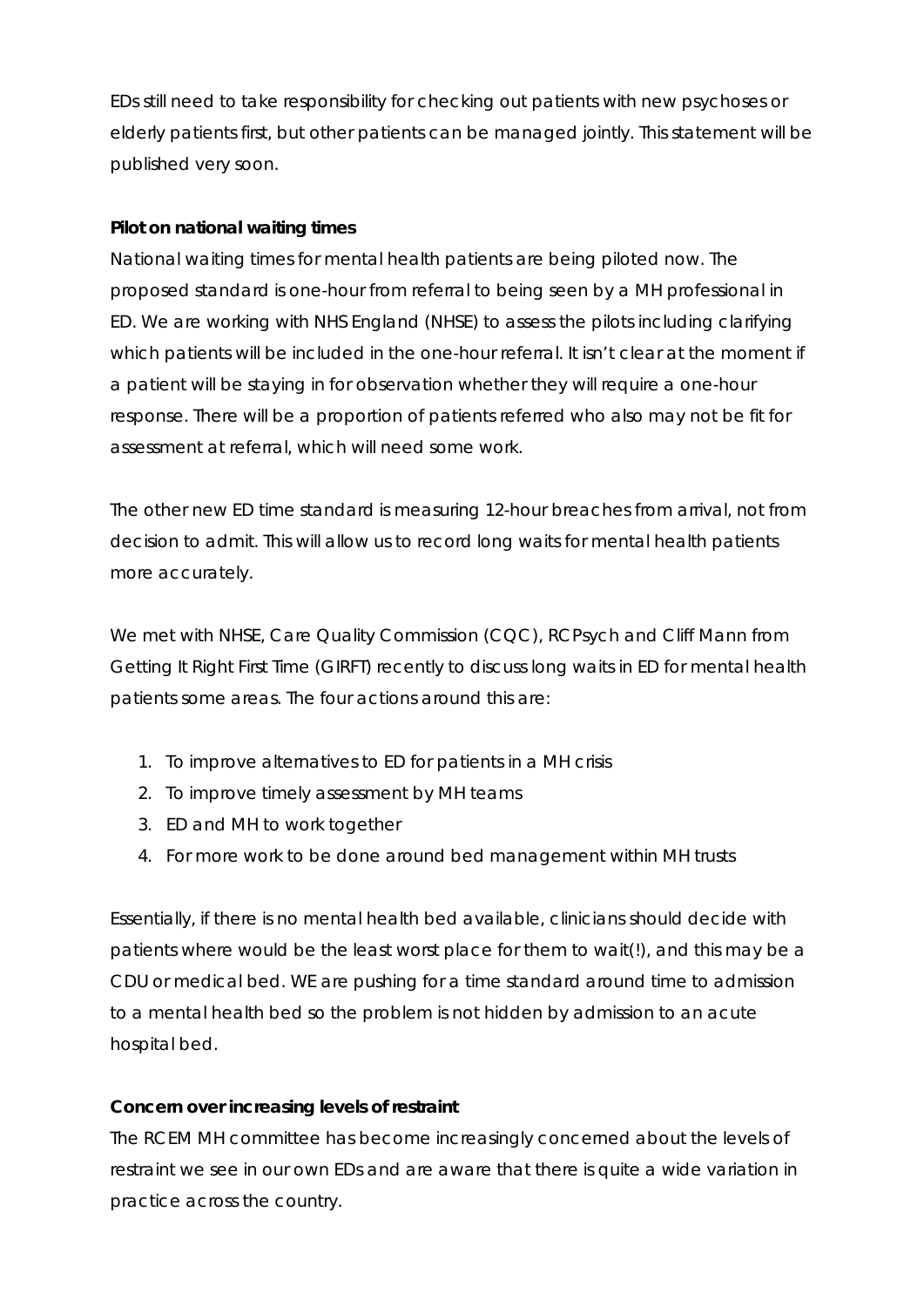Some EDs have helpful, trained security teams, some are asking clinical staff to restrain patients, and some have no trained staff and resort to phoning the police.

[We would be very grateful if you could fill in this quick survey](https://www.surveymonkey.co.uk/r/P2MMRTH)**.** We hope to use this to highlight safety concerns to NHSE and help develop policy and standards nationally in this area.

#### **Other ongoing work**

We continue to meet with CQC as they seek to raise standards for mental health in acute hospitals, we are working with NICE on a revision of the self-harm guidance and we continue to raise issues about Child and Adolescent Mental Health (CAMH) provision with anyone who will listen!

#### **Forthcoming Study Days**

1) Challenging scenarios in the Emergency Department **Date:** Tuesday 5 November 2019 **Venue:** Engineers' House, Bristol BS8 3NB

This study day aims to improve knowledge and understanding of a wide range of challenging scenarios commonly found in ED, including violence and aggression, recreational drug use, homelessness, frequent attenders and personality disorders.

**Programme:** [view the programme](https://www.rcem.ac.uk/docs/Study%20Days%20+%20Events/Challenging%20scenarios%20programme%20v2.pdf) **Registration:** [click here](https://www.rcem.ac.uk/RCEM/Event_Display.aspx?EventKey=SD191105&WebsiteKey=b3d6bb2a-abba-44ed-b758-467776a958cd) to register

2) Legal, Ethical, and Clinical Challenges in MH **Date:** 23 June 2020 **Programme:** [further details to be announced nearer the time](https://www.rcem.ac.uk/RCEM/Events/Study_Days_Events/RCEM/Conferences_Events/Study_Days_Events/Study_Days_Events.aspx?hkey=b5e48d82-520e-482c-9eb3-a70d9d1d21e8)

We are encouraging trainees to get more involved in MH EM and we would like to invite trainees to present, either a successful component of the MH QUIP or an interesting case. Please contact [mhchair@RCEM.ac.uk](mailto:mhchair@RCEM.ac.uk)

Lastly, thank you so much for being the Mental Health Lead for your department. We know this is not an easy task!